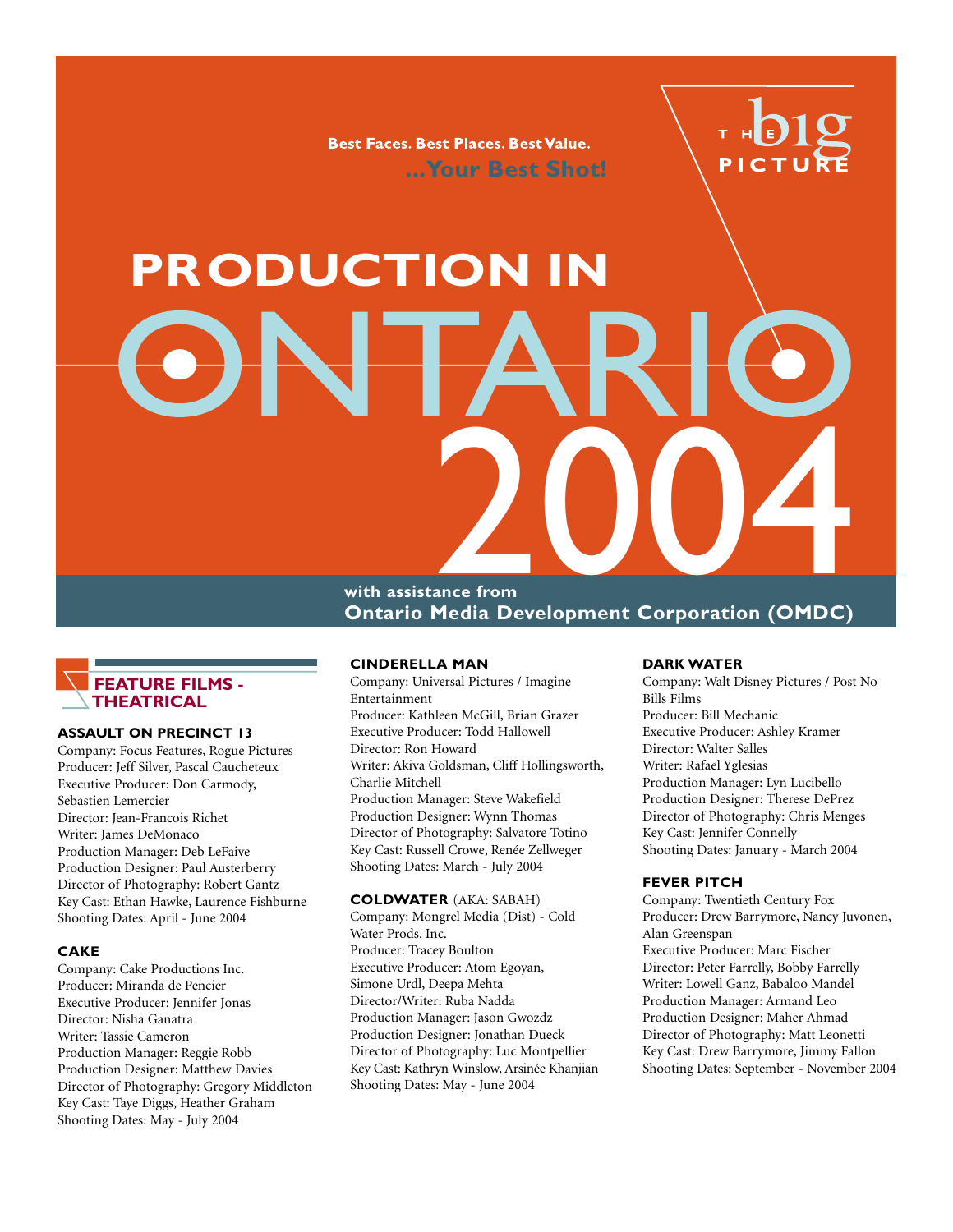### **GOOD SHEPHERD,THE**

Company: GFT Entertainment Producer: Gary Howsam, Lewin Webb Executive Producer: John Flock, Christopher Lambert Director: Lewin Webb Writer: Brad Mirman Production Manager: Paul "Spike" Lees Production Designer: Evan Webber Director of Photography: Curtis Peterson Key Cast: Christian Slater Shooting Dates: January - February 2004

### **HISTORY OF VIOLENCE**

Company: New Line Cinema Producer: Chris Bender, David Cronenberg Executive Producer: Justis Greene Director: David Cronenberg Writer: Josh Olsen Production Manager: Heather Meehan Production Designer: Carol Spier Director of Photography: Peter Sushitzky Key Cast: Viggo Mortensen, Maria Bello, Ed Harris Shooting Dates: September - November 2004

### **HOUSE**

Company: Aquilla Pictures Producer: David Krae, Hartley Gorenstein Executive Producer: David Plant Director/Writer: David Krae Production Manager: Ian Chan Production Designer: Peter Wilde Director of Photography: Kevin C. W. Wong Key Cast: David Krae Shooting Dates: April - May 2004

### **ICE PRINCESS**

Company: Walt Disney Pictures Producer: Bridget Johnson Executive Producer: Kristin Burr, Karen Glass Director: Tim Fywell Writer: Meg Cabot Production Manager: Jim Powers Production Designer: Lester Cohen Director of Photography: David Hennings Key Cast: Michelle Trachtenberg, Kim Cattrall Shooting Dates: March - July 2004

### **JEKYLL AND HYDE**

Company: J & H Films / Urbanchillers Films Producer: Ian Thorley Executive Producer: David Court Director: Nick Stillwell Writer: Nick Stillwell, David T. Reilly Production Manager: Bill Marks Production Designer: Bob Sher Director of Photography: Philip Robertson Key Cast: Bryan Fisher, Bree Turner, Maria del Mar Shooting Dates: September - October 2004

### **LAND OF THE DEAD**

Company: Atmosphere Entertainment Producer: Mark Canton, Bernie Goldmann, Peter Grunwald Executive Producer: Steve Barnett, Neil Canton Director/Writer: George Romero Production Manager: Byron Martin Production Designer: Arv Grewal Director of Photography: Miroslaw Baszak Key Cast: Dennis Hopper, John Leguizamo Shooting Dates: October - December 2004

### **LIE WITH ME**

Company: Conquering Lions Prods. Producer: Damon D'Oliveira, Clement Virgo Director: Clement Virgo Writer: Tamara Berger, Clement Virgo Production Manager: Hartley Gorenstein (Line) Production Designer: Sharon Lacoste Director of Photography: Barry Stone Key Cast: Eric Balfour, Frank Chiesurin Shooting Dates: June - July 2004

### **LIFE AND HARD TIMES OF GUY TERRIFICO,THE**

Company: Darius Films Inc. - Alliance Atlantis (Dist.) Producer: Nicholas D. Tabarrok Executive Producer: Bryan Gliserman Director/Writer: Michael Mabbott Production Manager: James Mou Production Designer: Rupert Lazarus Director of Photography: Adam Swica Key Cast: Kris Kristofferson, Ronnie Hawkins, Levon Helm Shooting Dates: April - May 2004

### **THE MAN**

Company: New Line Cinema Producer: Robert Fried Director: Les Mayfield Writer: Stephen Carpenter, Margaret Oberman Production Manager: Armand Leo Production Designer: Carol Spier Director of Photography: Adam Kane Key Cast: Samuel Jackson, Eugene Levy Shooting Dates: April - June 2004

### **THE PACIFIER**

Company: Walt Disney Pictures / Spyglass Entertainment Producer: Garrett Grant Director: Adam Shankman Writer: Scott Alexander Production Manager: Brian Parker Production Designer: Linda DeScenna Director of Photography: Peter James Key Cast: Vin Diesel Shooting Dates: April - June 2004

### **THE PERFECT MAN**

Company: Universal Pictures Producer: Marc Platt Executive Producer: Susan Duff, Dawn Wolfrom, Billy Higgins Director: Mark Rosman Writer: Heather Robinson Production Manager: Dennis Chapman Production Designer: Jasna Stefanovic Director of Photography: John R. Leonetti Key Cast: Hilary Duff Shooting Dates: April - June 2004

### **PRIZEWINNER OF DEFIANCE OHIO**

Company: DreamWorks SKG / Revolution Studios Producer: Robert Zemeckis Executive Producer: Marty Ewing Director/Writer: Jane Anderson Production Manager: David Coatsworth Production Designer: Edward T. McAvoy Director of Photography: Jonathan Freeman Key Cast: Julianne Moore, Woody Harrelson, Laura Dern

Shooting Dates: July - October 2004

### **WHERE THE TRUTH LIES**

Company: Serendipity Point Films Producer: Robert Lantos Executive Producer: Colin Leventhal, Donald A. Starr, Danile J. B. Taylor Director/Writer: Atom Egoyan Production Manager: Janine Anderton Production Designer: Phillip Barker Director of Photography: Paul Sarossy Key Cast: Kevin Bacon, Colin Firth, Alison Lohman Shooting Dates: August - October 2004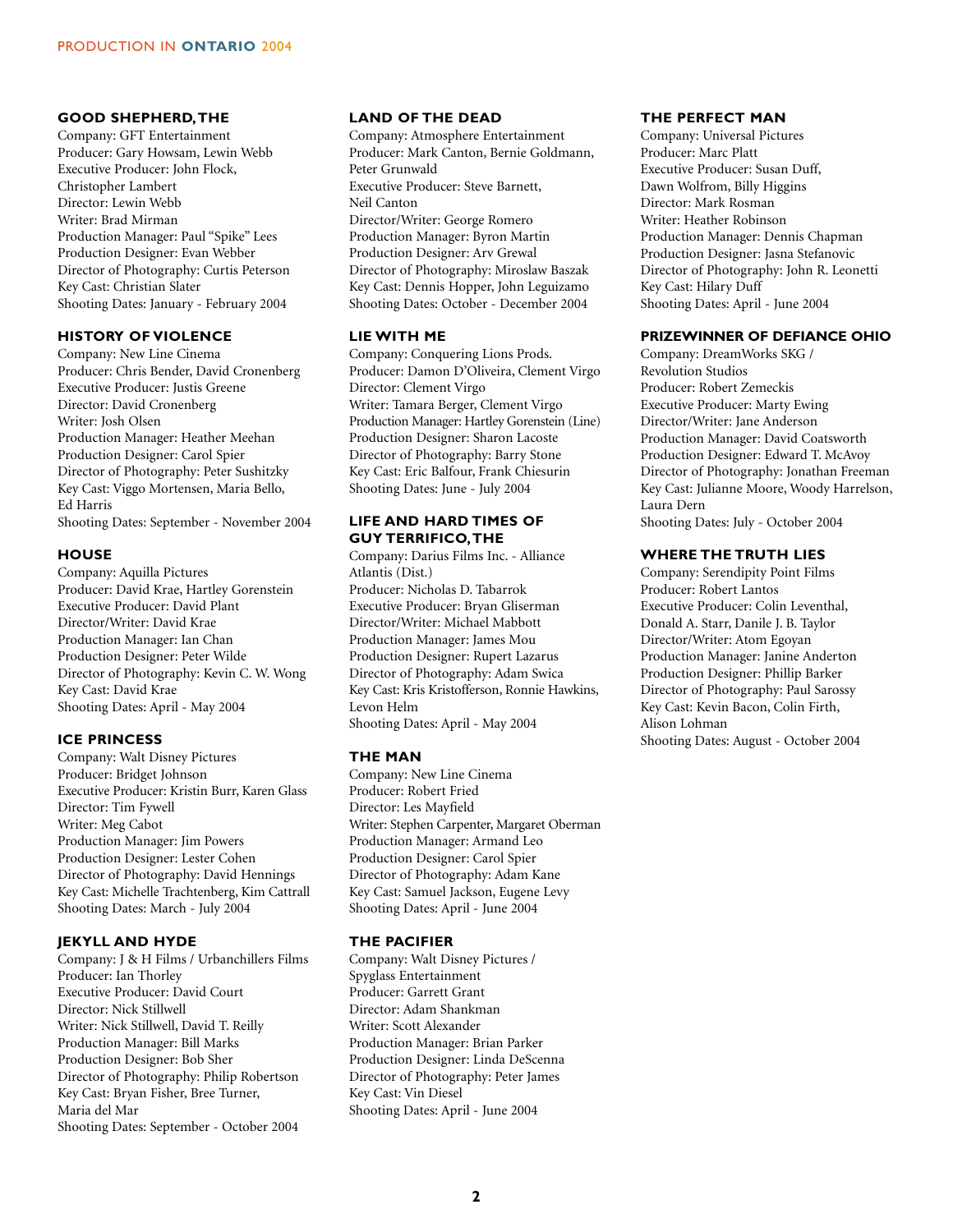# **TELEVISION MINI-SERIES**

### **GRID,THE**

Company: Fox Television Producer: Mitch Engel Executive Producer: Tracey Alexander, Brian Eastman, Gareth Neame Director: Mikael Solomon Writer: Ken Friedman Production Manager: Tina Grewal Production Designer: David Hackl Director of Photography: Seamus Deasy Key Cast: Dylan McDermott, Julianna Margulies Shooting Dates: January - February 2004

### **H20**

Company: Whizbang Film Inc. / H20 Prods. Inc. for CBC Executive Producer: Frank Siracusa, Paul Gross Co-Producer: Neil Bregman Director: Charles Biname Writer: Paul Gross, John Krizanc Production Manager: Thom J.Pretak Production Designer: John Dondertman Director of Photography: Derick Undershultz Key Cast: Paul Gross, Leslie Hope Shooting Dates: March - May 2004

### **OUR FATHERS**

Company: The Showtime Network / Our Fathers Prods. Inc. Producer: John McMahon Executive Producer: Dan Curtis Director: Dan Curtis Writer: Thomas Michael Donnelly Production Manager: Lena Cordina Production Designer: Lindsey Hermer-Bell Director of Photography: Eric Van Haren Noman Key Cast: James Oliver, Brian Dennehy, Ted Danson Shooting Dates: June - August 2004



### **BRAVE NEW GIRL** (AKA: A MOTHER'S

GIFT -AKA: BRITNEY SPEARS PROJECT) Company: Walt Disney Television / ABC Producer: John Calvert Executive Producer: Britney Spears, Rob Lee Director: Bobby Roth Writer: Amy Talkington (screenplay)

Production Manager: Anne-Marie Cormie Production Designer: Gordon Barnes Director of Photography: Eric Van Haren Noman

Key Cast: Lindsay Haun, Virginia Madsen Shooting Dates: January - February 2004

### **BURNT TOAST**

Company: Rhombus Media / Burnt Toast TV Inc. Producers: Matt Hornburg, Jessica Daniel Director: Larry Weinstein Production Manager: Rob Pazdro Director of Photography: David Franco Shooting Dates: November 1 - 19, 2004

### **CONFESSIONS OF AN AMERICAN BRIDE**

Company: The Lifetime Network Producer: Terry Gould Executive Producer: Don Enright Director: Doug Barr Production Manager: Helene Valinsky Production Designer: Lindsey Hermer-Bell Director of Photography: Peter Benison Shooting Dates: September - October 2004

### **CRIMES OF FASHION**

Company: The Disney Channel / Engagement Productions Ltd. Producer: Kevin Lafferty Executive Producer: Sheri Singer Director: Stuart Gillard Writer: David Mickel Production Manager: Victoria Harding Production Designer: Doug McCullough / Marion Pon Director of Photography: R. Blahacek / M. Guthe Key Cast: Kaley Cuoco, Dominic Chianese, Pat Kelly Shooting Dates: April - May 2004

### **DESCENT**

Company: Sci-Fi Channel / Scary Films Inc. Producer: Neil Bregman, Stefan Wodoslawsky Executive Producer: Tom Berry, Lisa Hansen, Richard Schlesinger Director: Terry Cunningham Writer: Linda Shayne (Revised by Michael Konyves) Production Manager: Gordon Yang Production Designer: Ed Hanna Director of Photography: Thom Best Key Cast: Luke Perry Shooting Dates: August - September 2004

### **EVEL**

Company: TNT / Evel Films Inc. Producer: Clara George Executive Producer: Michael Jaffe, Howard Braunstein Director: John Badham Writer: Jason Horwitch, Steve Manditch Production Manager: Carmen Arndt Production Designer: Eric Fraser Director of Photography: Ron Stannett Key Cast: George Eads, Beau Bridges Shooting Dates: April - May 2004

### **HUSTLE**

Company: ESPN / Hustle Productions Inc. Producer: Terry Gould Executive Producer: Orly Adelson Director: Peter Bogdanovich Writer: Christian Darren Production Manager: Helene Valinsky Production Designer: Dave Davis Director of Photography: James Gardner Key Cast: Tom Sizemore Shooting Dates: May - June 2004

### **KOJAK**

Company: GEP Productions / USA Network Inc. Producer: Clara George Executive Producer: Thomas Thayer Director: Michael Watkins Writer: Tony Piccarillo Production Manager: Carmen Arndt Production Designer: Rocco Matteo Director of Photography: Marshall Adams Key Cast: Ving Rhames, Chaz Palmintieri, Rosalyn Sanchez Shooting Dates: July - August 2004

### **LOOKING FOR ANGELINA**

Company: Platinum Image Films Producer: Alessandra Piccione, Sergio Navaretta Director: Sergio Navaretta Writer: Alessandra Piccione, Frank Canino Production Manager: Szonja Jakovits Production Designer: Mimmo Baronello Director of Photography: Peter Benison Key Cast: Lina Giornoselice, Alvaro D'Antonio, Gerry Mendicino Shooting Dates: June 2004

### **LOVE RULES**

Company: The Disney Channel Producer: Kevin Lafferty Executive Producer: Joel Rice Director: Steve Robman Writer: Alan Marc Levy Production Manager: Victoria Harding Production Designer: Doug McCullough Director of Photography: Michael Storey Key Cast: Joseph Lawrence, Marilu Henner Shooting Dates: March 1 - 16, 2004

### **ONE DEAD INDIAN**

Company: Sienna Films / Park Ex Pictures Producer: Jennifer Kawaja, Julia Sereny, Kevin Tierney Director: Tim Southam Writer: Andrew Wreggitt, Hugh Graham Production Designer: Collin Niemi Director of Photography: Eric Coyla Key Cast: Eric Sckwelg, Dakota House, Glen Gould, Gary Farmer, Pamela Matthews Shooting Dates: October - November 2004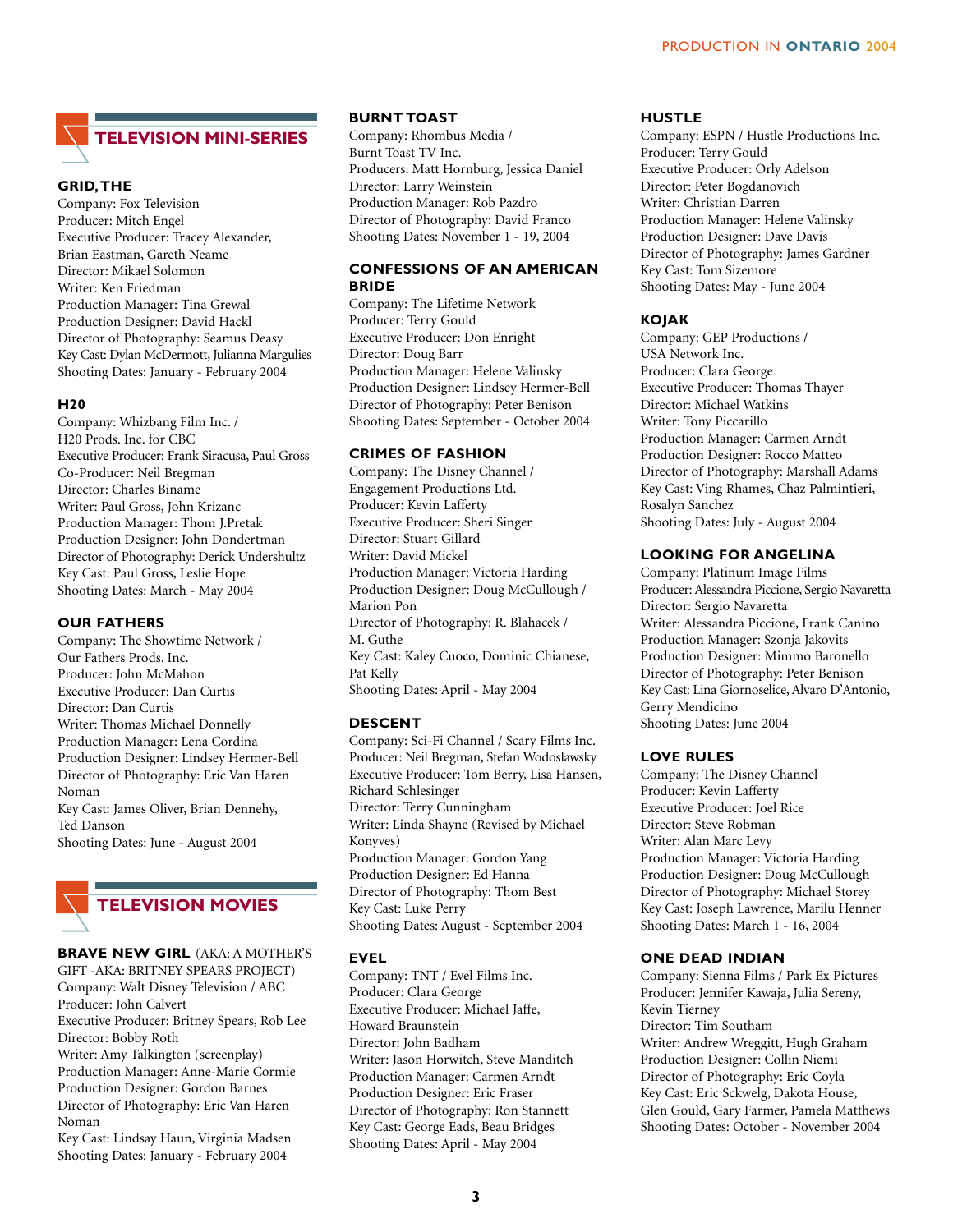### **PERFECT STRANGERS**

Company: Working Title Television (GB) / Dufferin Gate Producer: Ann Wingate Executive Producer: Simon Wright Director: Robin Sheppard Writer: Simon Booker Production Manager: Joe Boccia Production Designer: Franco deCotiis Director of Photography: Michael McMurray Key Cast: Rob Lowe Shooting Dates: June 1 - 27, 2004

### **PIERRE HEIST,THE**

Company: Heist Productions Inc. Producer: Nicholas Tabarrok, Aaron Barnett Director: Gary Burns Writer: Shelley Evans Production Manager: Paul "Spike" Lees Production Designer: Edward Bonutto Director of Photography: Luc Montpellier Key Cast: Margot Kidder Shooting Dates: November 2 - 30, 2004

### **RIDING THE BUS WITH MY SISTER**

Company: Hallmark Entertainment / Slow Ride Productions Inc. Producer: Sherri Saito Executive Producer: Larry Sanitsky Director: Anjelica Huston Writer: Joyce Eliason Production Manager: Shauna Jamison Production Designer: Karen Bromley Director of Photography: Tony Richmond Key Cast: Rosie O'Donnell, Angie MacDowell, Richard T. Jones, D. W. Moffett Shooting Dates: June - July 2004

### **SAMANTHA:AN AMERICAN GIRL HOLIDAY**

Company: The WB Network / Sam Films Inc. Producer: Jamie Paul Rock Executive Producer: Julia Roberts, Deborah Schlindler Director: Nadia Tass Production Manager: Victoria Woods Production Designer: Rocco Matteo Director of Photography: David Parker Key Cast: Mia Farrow, Annasophia Robb Shooting Dates: May - June 2004

### **A VERY MARRIED CHRISTMAS**

(AKA: SAY WHEN) Company: CBS Network Producer: Sherri Saito Executive Producer: Larry Sanitsky Director: Thomas McLoughlin Production Manager: Marty Dejczak Production Designer: Taavo Soodor Director of Photography: Rodney Charters Key Cast: Joe Montegna, Jean Smart Shooting Dates: June 5 - 29, 2004

### **SHANIA**

Company: CBC / Northern Hit Productions Inc. Producer: Brian Dennis Executive Producer: Phyllis Platt Director: Jerry Ciccoritti Production Manager: Victoria Woods Production Designer: Rocco Matteo Director of Photography: Norayr Kasper Shooting Dates: September - October 2004

### **SNOW**

Company: The Disney Channel / Rockingham Productions Ltd. Producer: Phil Kruener, Myra Morris Line Producer: Kevin Lafferty Director: Alex Zamm Writer: Rich Burns Production Manager: Victoria Harding Production Designer: Doug McCullough Director of Photography: John Westenbrink Key Cast: Tom Cavanagh, Ashley Williams, Patrick Fabian Shooting Dates: August - September 2004

### **SPIRIT BEAR**

Company: CTV / Tapestry Pictures Inc. Producer: Heather Haldane Executive Producer: Mary Young Leckie Director: Stefan Scaini Writer: Kent Staines Production Manager: Claire Welland Production Designer: Tim Bider Director of Photography: Michael Storey Key Cast: Ed Begley, Jr. Shooting Dates: August - September 2004

### **SUBURBAN MADNESS**

Company: Sony / CBS / Idaho Productions Ltd. Producer: Mark Winemaker Executive Producer: Craig Zaden, Neil Meron Director: Robert Dornhelm Writer: Kimberlee Reed Production Manager: Lisa Thomas Production Designer: Tamara Deverell Director of Photography: Paul Sarossy Key Cast: Brett Cullen, Rheagan Wallace Shooting Dates: May - June 2004

### **SWARMED**

Company: Sci-Fi Channel / Premier Bobine Prods. Executive Producer: Tom Berry, Richard Schlesinger Director: Paul Ziller Production Manager: Gordon Yang Director of Photography: Robert Saad Shooting Dates: October - November 2004

### **UNDER THE DRAGON'S TAIL**

Company: Shaftesbury Mysteries VII Inc. Producer: Patrick Cassavetti Director: John L'Ecuyer Production Manager: Shauna Jamison Production Designer: Sandra Kybartas Director of Photography: Marc Charlebois Key Cast: Peter Outerbridge, Keeley Hawes, Colm Meaney Shooting Dates: September - October 2004

### **VERY BARRY CHRISTMAS, A**

Company: Dark Roast Prod. Inc. Producer: Loretta Vanhart Director: Andrew Horne Production Manager: Bronwen Kyffin Production Designer: Nick Baker Director of Photography: Dean Holmes Key Cast: Colin Mochrie, Shannon Lawson, Roy Billing Shooting Dates: June 2004 - August 2004

### **WIDOW ON THE HILL**

Company: The Lifetime Network Producer: Dennis Chapman Executive Producer: Glenda Hersh, Judith A. Polone, Steven Weinstock Director: Peter Svatek Writer: Stephen Harrigan Production Manager: Dennis Chapman Production Designer: Peter Cosco Director of Photography: David Greene Key Cast: Natasha Henstridge, James Brolin Shooting Dates: October - November 2004

### **WHISKEY ECHO**

Company: Papa Alpha Productions Inc. Producer: Robert B. Carney, Norman Denver Executive Producer: Laszlo Barna Director: Harry Hook Writer: David Young, Robert Carney, Shelley Eriksen Production Manager: Walter Ayres Production Designer: Charles Garard Director of Photography: David Makim Key Cast: Joanne Kelly, Domnique McElligott Shooting Dates: July - September 2004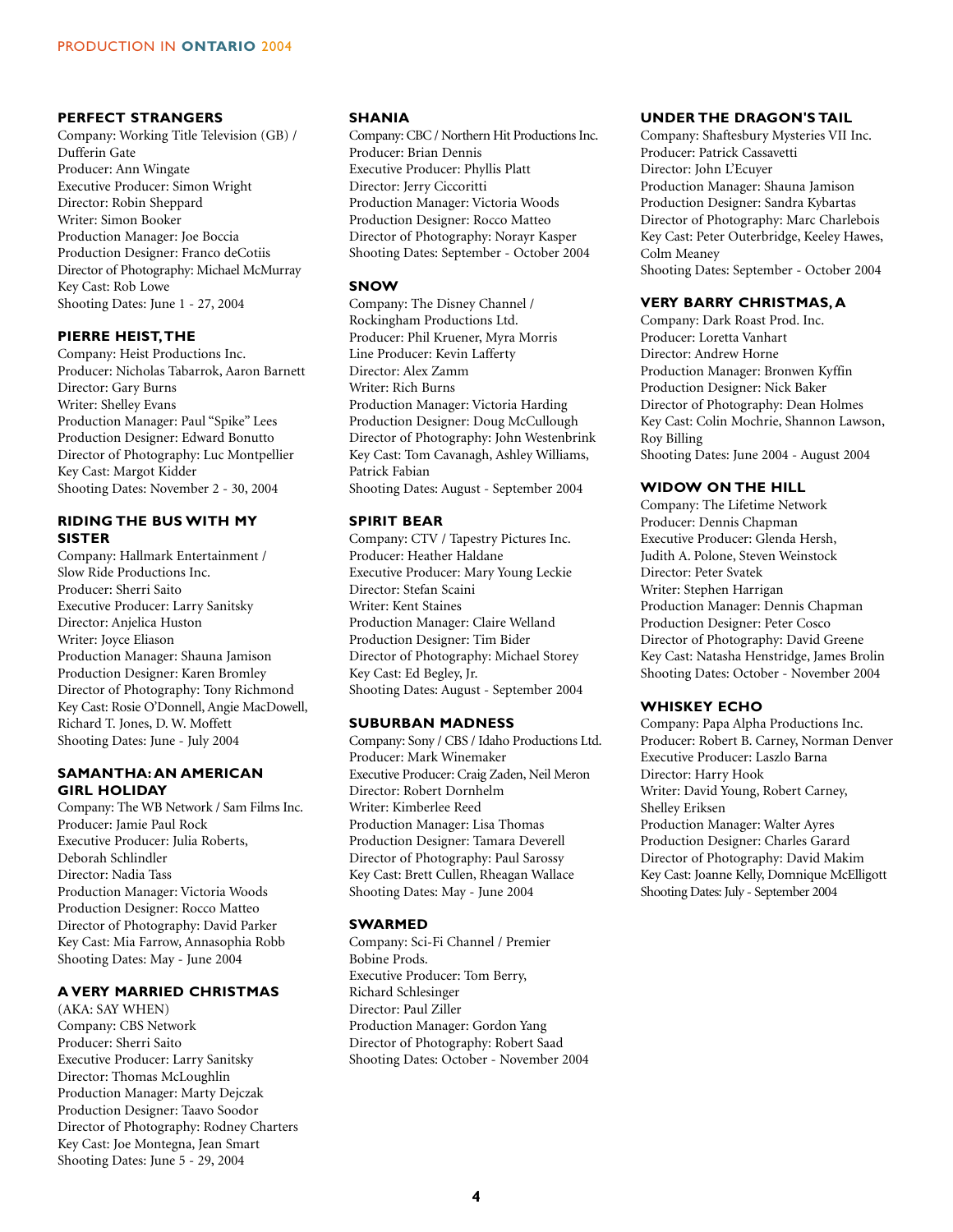## **TELEVISION SERIES**

### **6TEEN, I (1-26)**

Company: Nelvana Limited Producer: Tom McGillis Executive Producers: Paul Robertson, Scott Dyer, Doug Murphy, Tom McGillis, Jennifer Pertsch Director: Karen Lessman Writers: Jennifer Pertsch, Tom McFillis, Sean Cullen, George Westerholm, Sean Carley, Stacey Depass, Alex Ganetakos Production Designer: Adian Thatcher Key Cast: Stacey DePass, Terry McGurrin, Christian Potenza, Jess Gibbons, Megan Gahlenbock, Brooke D'Orsaay, Jamie Watson Shooting Dates: May 2004 - April 2005

### **ARRESTING DESIGN, II (27 -52)**

Company: Planetworks Producer: Romano D'Andrea Executive Producer: Carolyn Meland Director: Romano D'Andrea Writer: Marta Markowski Production Manager: Spiro Egarhos Director of Photography: Reuben Denty Key Cast: Tammy Schnurr, Jaffrey Fisher, Lazaros Nussis Shooting Dates: March 2, 2004 - December 9, 2004

### **CG KIDS, IV (47-59)**

Company: Geokids Productions Inc. Producer: Kim Brouwer Executive Producer: Ronald Lillie, William Johnston, Lee Herberman Production Manager: Andrew Nickolson Key Cast: Idil Mussa, Sid Bobb Shooting Dates: June 2004 - October 2004

### **CHILLY BEACH II (27-52)**

Company: Cilly Beach II Productions Producer: Dan Hawes Executive Producer: Dan Hawes, Catherine Tait, Liliana Vogt Director: Edin Ibric Writer: Doug Sinclair, Terry Saltsman, Paul Quarrington, Robin Stein Production Manager: Sandra McLeod Production Designer: Sasha Zagorsky Key Cast: Steve Aston, Todd Peterson, Robert Smith, Samantha Espie, Daman D'Oliviera, Mary Law Shooting Dates: April 2004 - February 2005

### **DARCY'S WILD LIFE**

Company: Discovery Communications Producer: Stan Rogow, Ivan Schneeberg Director: Various Writer: Various Production Manager: Andrea Boyd Production Designer: Edward Bonutto Director of Photography: Mike McMurray Key Cast: Sara Paxton Shooting Dates: July - September 2004

### **DEGRASSI:THE NEXT GENERATION 4**

Company: CTV / Alliance Atlantis Communications Inc. / Epitome Pictures Inc. Producer: Linda Schuyler Executive Producer: Linda Schuyler, Stephen Stohn Director: Various Writer: Aaron Martin, James Hurst, Shelly Scarrow Production Manager: David Lowe Production Designer: Steven Stanley Director of Photography: Gavin Smith Key Cast: Miriam McDonald, Shane Kippel, Jake Epstein, Cassie Steele, Aubrey Graham Shooting Dates: April - December 2004

### **DESIGN INC., I (1-18)**

Company: Pimevista Television Inc., Design Productions Inc. Producer: Michael Prini, Sarah Richardson Executive Producer: Michael Prini Director: Craig Goodwill, Blair Harley Writer: Michael Prini, Sarah Richardson, Jenna Keane, Craig Goodwill Production Manager: N/A Production Designer: Tanya Bonus, Ashley Botten, Jessica Cotton, Natalie Hodgins, Thomas Smythe Director of Photography: Rick Boston, David B. Bradshaw Key Cast: Sarah Richardson Shooting Dates: April - November 2004

### **DIVINE DESIGN, III (54-79)**

Company: Divine Design Productions Inc. Producer: Alissa Morrison Executive Producer: Mark Jhonston, Angela Jennigs Director: Steve Wright, Derek Ryan Production Manager: Marlen Da Silva Production Designer: Steven Southgate Director of Photography: Ian Scott Key Cast: Candice Olson Shooting Dates: June 2004 - March 2005

### **DOC IV**

Company: PAX / Pebblehut Doc IV Inc. Producer: Marilyn Stonehouse Co Producer: Larry McLean Director: Various Writer: Various Production Manager: Joanne Jackson Production Designer: Gerry Holmes Director of Photography: Barry Bergthorson Key Cast: Billy Ray Cyrus Shooting Dates: January - June 2004

### **DOODLEBOPS,THE, (1-26)**

Company: Doodlebops Productions Inc. Producer: Jamie Waese Exec Producer: Michael Hirsh Director: Jamie Waese Writer: Kim Thompson, David Dias, Daniel Franklin Production Manager: Andrea Nevitt Production Designer: Pam Mingo Key Cast: Lisa Lennox, Chad McNamara, Jonathan Wexler Shooting Dates: June - October 2004

### **EGGS,THE, I (1-26)**

Company: Eggs (Series I) Productions Inc. Producer: Curtis Crawford, Gillian Carr Exec Producer: Richard Morrison, Frank Taylor, Gillian Carr Director: Gillian Carr Writer: Don Arioli, Clive Endersby, Kathy Sandford Production Manager: Phil Wood Production Designer: Kervin Faria Key Cast: Terrance Scammell Shooting Dates: April 2004 - March 2005

### **ELEVENTH HOUR,THE**

Company: CTV / Eleventh Hour Productions Inc. Producer: Ray Sager Exec Producer: David Wellington, Peter Simpson, Ilana Frank, Semi Chellas Director: Various Writer: Various Production Manager: Tina Grewal Production Designer: Rayond Lorenz Director of Photography: David Perrault Key Cast: Sonja Smits, Jeff Seymour, Tanya Reid, Waneta Storms, Ben Bass Shooting Dates: July - December 2004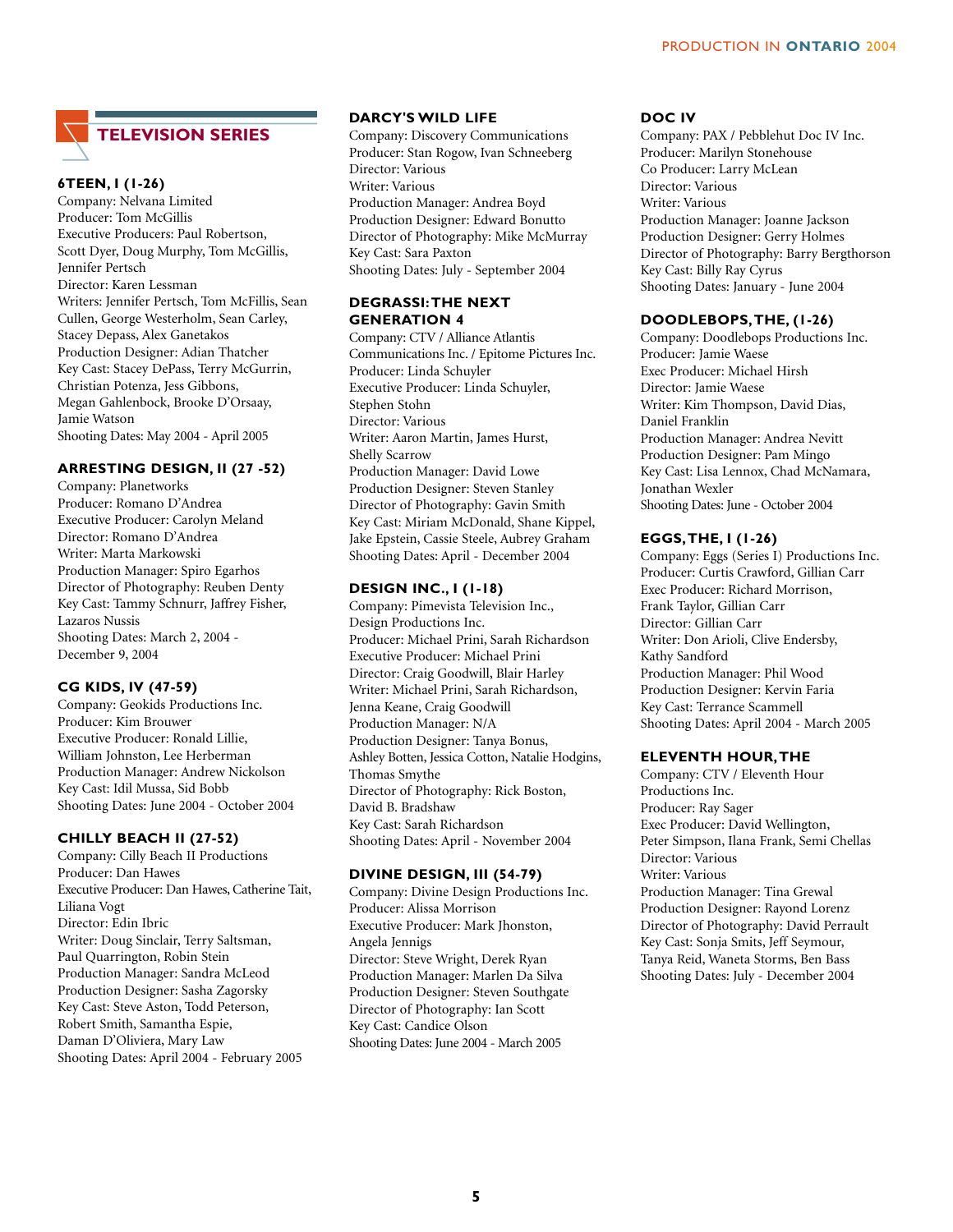### **FREAKS OF NATURE**

Company: Decode Entertainment Inc. / Freaks Productions Inc. Producer: Kevin May Exec Producer: John May, Suzanne Bolch Director: Various Writer: Various Production Manager: Elizabeth Young Production Designer: Marilyn Kiewiet Director of Photography: Mitchell Ness Shooting Dates: September 2004 - February 2005

### **G SPOT**

Company: Gigi Productions Inc. Producer: Peter Bray Director: Various Writer: Various Production Manager: Lynn Mallay Production Designer: Taavo Soodor Director of Photography: David Franco Shooting Dates: August - September 2004

### **HOLMES ON HOMES, IV (4040-4052)**

Company: Make It Right IV Productions Producer: Scott Clark McNeil Exec Producer: Scott Clark McNeil Director: Scott Clark McNeil, Pete Kettlewell Production Manager: Brian Worchol Director of Photography: Blair Locke Shooting Dates: July 2004 - February 2005

### **HOUSE & HOME TELEVISION,VIII (53-104)**

Company: H&H Productions Inc. Producer: Pilar Segura, Barb Gardhouse, Sheri Graham Exec Producer: Lynda Reeves, Michael Quast Director: Blair Harley Production Manager: Lawrence Axmeth Production Designer: Gord Runge Director of Photography: John Queenan Shooting Dates: February - November 2004

### **IMPOSSIBLE HEISTS** (Reality)

Company: Impossible Heists Prods. Inc. Producer: Maribeth Daley Exec Producer: Simon Lloyd, Luke Campbell, John Morayniss Director: Various Writer: Various Production Manager: Maribeth Daley Production Designer: Rupert Lazarus Director of Photography: Steven Gray Shooting Dates: August - September 2004

### **INSTANT STAR**

Company: Epitome Pictures Inc. Producer: Linda Schuyler Exec Producer: Linda Schuyler, Stephen Stohn, M. Lovretta Director: Various Writer: Various Production Manager: David Lowe Production Designer: Stephen Stanley Director of Photography: James E. Jeffrey Key Cast: Barbara Mamabolo Shooting Dates: June - December 2004

### **MASTERMINDS, II (16-28)**

Company: Rae TV Inc. Producer: Cameron Rothery Executive Producer: Rachel Low, Stan Lipsey Director: James Hyslop Writer: Jeff Hirchfield, Greg Beer Production Manager: Simon Watts Production Designer: Tim Luke Director of Photography: Damir Chytil, Richard Stringer Key Cast: Jamie Watson Shooting Dates: March - November 2004

### **METROPIA**

Company: Protocol (Brewery) Prods. Inc. Producer: Paula J. Smith Executive Producer: Steve Levitan, Stephen Greenbert, Jean Bureau Director: Various Writer: Various Production Manager: Steve Montgomery Production Designer: Jonathan Dueck Director of Photography: John Holosko Key Cast: Robin Brûlé Shooting Dates: May - October 2004

### **MISSING, II (19 - 36)**

Company: Missing Productions II Corp. Producer: John Calvert Director: Various Writer: Various Production Manager: Anne-Marie Cormie Production Designer: Gordon Barnes Director of Photography: David Herrington Key Cast: Gloria Ruben, Vivica A. Fox Shooting Dates: April - September 2004

### **MY FABULOUS GAY WEDDING**

(Reality) Company: Paperny Films Producer: Trevor Hodgson Executive Producer: David Paperny Director: Daniel Gelfant Production Manager: Sarah James Wedding Planner: Fern Cohen Director of Photography: Geoff Lackner Key Cast: Scott Thompson Shooting Dates: August 2004 - February 2005

### **MUTANT X - III**

Company: Fireworks Entertainment Producer: Jonathan Hackett Executive Producer: Peter Mohan Director: Various Writer: Various Production Manager: Wanda Chaffey Production Designer: John Blackie Director of Photography: Alwyn Kumst Key Cast: Victoria Pratt, Victor Webster, Forbes March, Karen Cliché Shooting Dates: January - February 2004

### **NAKED ARCHAELOGIST,THE**

Company: AP TSU Productions Ltd. Producer: Felix Golubeu Executive Producer: Simcha Jacobovici Director: Bruce Thorson, Christopher Behnisch, Roxana Spicer Production Manager: Tara Jan Director of Photography: Chris Romeike, John Tran Key Cast: Simcha Jacobovici Shooting Dates: July 2004 - July 2005

### **NANALAN, II (16 - 41)**

Company: Nanalan Productions II Inc. Producer: Jason Hopley, Jamie Shannon Executive Producer: Jack Lenz Director: Jason Hopley, Jamie Shannon Writer: Jason Hopley, Jamie Shannon Production Manager: Sharon Summerling Director of Photography: John Tran Key Cast: Jason Hopley, Jamie Shannon, Todd Doldersum, Marty Stelnick, Ali Eisner Shooting Dates: February - July 2004

### **NEWSROOM 3**

Company: CBC / NR3 Productions Inc. Producer: Peter Meyboom Executive Producer: Ken Finkleman, Peter Meyboom Director: Ken Finkleman Writer: Various Production Manager: Colin Brunton Production Designer: Arthur Herriott Director of Photography: Joan Hutton Key Cast: Ken Finkleman Shooting Dates: July - August 2004

### **OPENING SOON, IV (40-52)**

Company: Opening Soon Productions Inc. Producer: Cathie James Executive Producer: Rachel Low, Stan Lipsey Director: Leslie Lucas, Rina Barone, Tina Apostolopoulos Writer: Cathie James Production Manager: Simon Watts Director of Photography: Stan Barva, Duraid Hunajim Key Cast: Ian McLeod Shooting Dates: March 2004 - May 2005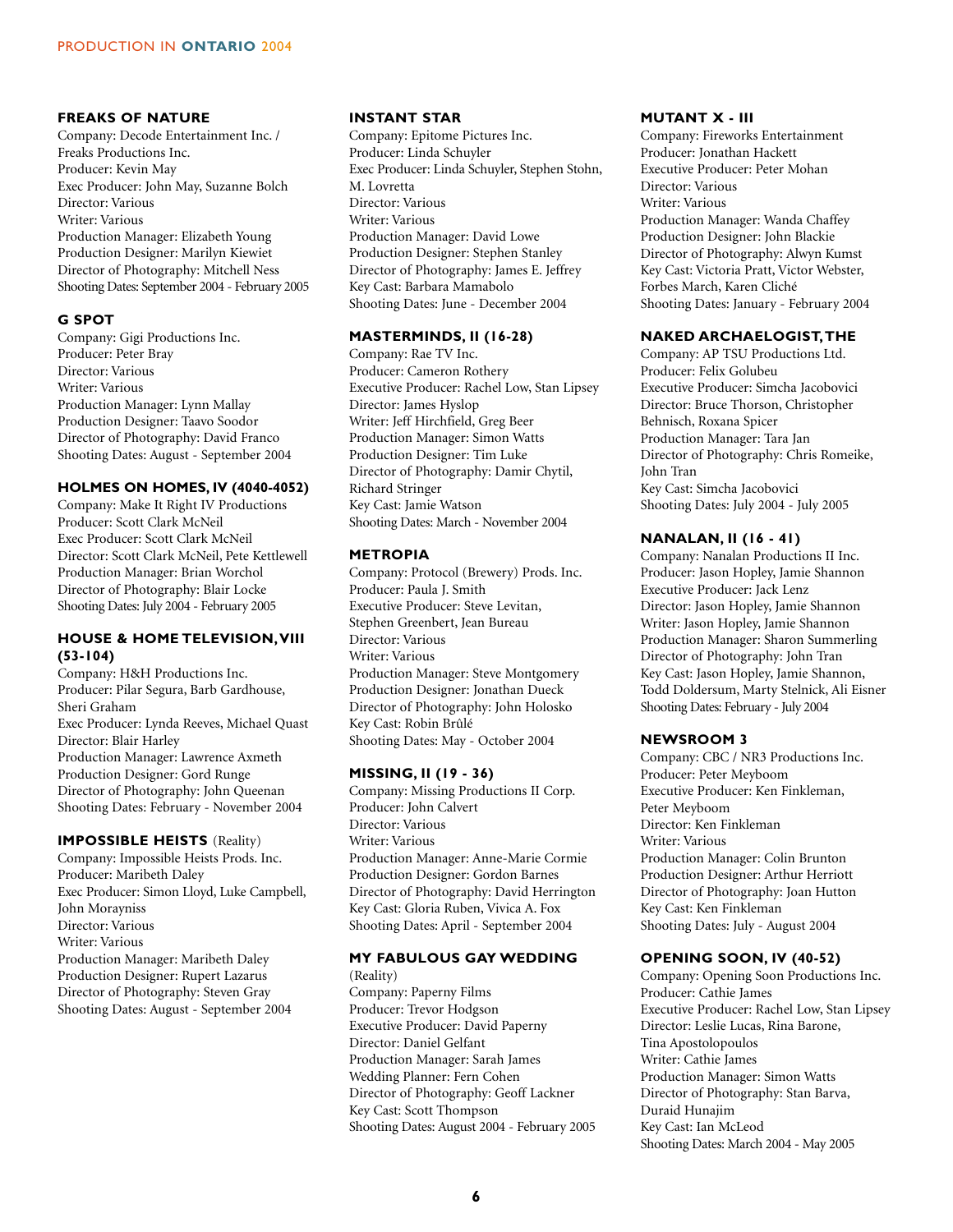### **PUPPETS WHO KILL**

Company: PWK Productions Producer: John Pattison Executive Producer: John Leitch, Marianne Culbert Director: Shawn Alex Thompson Writer: John Pattison, Dan Redican Production Manager: Colin Brunton Production Designer: Brendan Smith Director of Photography: Rich McVicar Key Cast: Dan Redican, Bruce Hunter, Gord Robertson Shooting Dates: October 2003 - January 2004

### **QUEER AS FOLK**

Company: The Showtime Network / QAFV Productions / Dufferin Gate Prodroductions Producer: Sheila Hockin Executive Producer: Ron Cowen, Dan Lipman, Tony Jonas Director: Various Writer: Various Production Manager: Noella Nesdoly Production Designer: Ingrid Jurek Director of Photography: Thom Best Key Cast: Gale Howard, Hal Sparks, Randy Harrison, Scott Lowell, Peter Paige, Thea Gill, Michelle Clunie, Sharon Gless, Bobby Gant Shooting Dates: September 2004 - March 2005

### **RADIO FREE ROSCOE**

Company: Disney / Decode / Roscoe Prods. 2 Inc. Producer: John Delmage Director: Various Writer: Various Production Manager: Betty Orr Production Designer: Marilyn Kiewiet Director of Photography: George Hosek Key Cast: Kate Todd, Nathan Stephenson, Nathan Carter, Ali Mukaddamn Shooting Dates: April - September 2004

### **RED GREEN SHOW,THE, XIV (264-281)**

Company: Red Green Productions XIV Inc. Producer: Steve Smith Director: William Elliott Writer: Steve Smith, Rob Sheridan, Rick Green, David T. Smith Production Manager: Sandi Richardson Production Designer: Sandi Richardson Director of Photography: Tony Connor, Bradley Dixon Key Cast: Steve Smith, Patrick McKenna, Rick Green, Bob Bainborough, Wayne Robson, Jeff Lumby Shooting Dates: April - November 2004

### **RE-GENESIS I**

Company: Corus / Shaftesbury Films Producer: Christina Jennings Director: Various Writer: Various Production Manager: Manny Danelon Production Designer: Sandra Kybartas Director of Photography: Michael Storey Key Cast: Peter Outerbridge, Maxim Roy Shooting Dates: March - July 2004

### **SECRET WORLD OF BENJAMIN BEAR,THE, II (14-26)**

Company: Amberwood Productions (Benjamin Bear II) Inc. Executive Producer: Sheldon Wiseman Producer: Chantal Ling Director: Chris Schouten, Cory Morrisen Writer: Bob Ardiel, Patrick Granleese Production Manager: Shannon Thamson Production Designer: Chris Schouten Key Cast: Jonathan Crombie, Thelma Farmer, Emma Isherwood, Terrence Scammell, James Watts Shooting Dates: December 2004 - April 2005

### **SHOW ME YOURS 1**

Company: Showcase / Barna Alper Productions Executive Producer: Lazlo Barna, Paul Jay Supervising Producer: Shelley Eriksen Director: Various Writer: Various Production Manager: Andrea Raffaghello Production Designer: Matthew Davies Director of Photography: Steve Cosens Key Cast: Adam Harrington, Rachael Crawford Shooting Dates: December 2003 - January 2004

### **SHOW ME YOURS 2**

Company: Showcase / Barna-Alper Productions Producer: Norman Denver Director: Various Writer: Various Production Manager: Andrea Raffaghello Production Designer: Matthew Davies Director of Photography: Kim Derko Key Cast: Rachel Crawford, Adam Harrington Shooting Dates: November - December 2004

### **SLINGS AND ARROWS II**

Company: TMN / Rhombus Media Producer: Sari Friedland, Daniel Iron Director: Peter Wellington Writer: Various Production Manager: Sari Friedland Production Designer: Kathleen Climie Director of Photography: Rudolf Banacek Key Cast: Paul Gross, Stephen Ouimette Shooting Dates: November 2004 - February 2005

### **SPY ACADEMY, I (1-13)**

Company: Chalk Media Corp. Producer: Catherine Tamas, Andrea Griffith, Christle Leonard Executive Producer: Dana Johl, Mike Agerbo Interactive Producer: Jason Lai Director: John Wayne Moss Writer: Ryan Leigh Production Manager: Leanne Armano Production Designer: Lara MacInnis, Sherri Hay Director of Photography: Oayk Freerm, Chris Gargus Key Cast: Eric Charbonneau, Denise Shaw Shooting Dates: June - September 2004

### **STRIP,THE**

Company: Shaftesbury Entertainment Producer: Christina Jennings, Scott Garvie, Laura Harbin, Heather Conkie Director: Ron Murphy, Craig Pryce Writer: Heather Conkie, Jana Sinyor Production Manager: Shauna Jamison (Line) Production Designer: Kathleen Climie Director of Photography: Luc Montpellier Key Cast: Paula Brancati, Alex House, Jonathan Malen Shooting Dates: January - March 2004

### **SUE THOMAS: F.B. EYE**

Company: CTV / PAX / Hallmark Entertaiment / Pebblehut Eye Inc. Producer: Larry McLean, Marilyn Stonehouse Director: Various Writer: Various Production Manager: David Till Production Designer: Gerald Holmes Director of Photography: Yuri Yakubiw Key Cast: Deanne Bray, Yannick Bisson, Rick Peters Shooting Dates: September 2003 - May 2004

### **SUE THOMAS: F.B. EYE SEASON 3**

Company: CTV / PAX / Hallmark / Pebblehut F. B. Eye Inc. Producer: Marilyn Stonehouse, Larry McLean Director: Various Writer: Various Production Manager: David Till Production Designer: Bill Layton Director of Photography: Yuri Yakubiw Key Cast: Deanne Bray, Yannick Bisson, Rick Peters, Marc Gomes, Enuka Okuma, Ted Atherton, Tara Samuel Shooting Dates: September 2004 - June 2005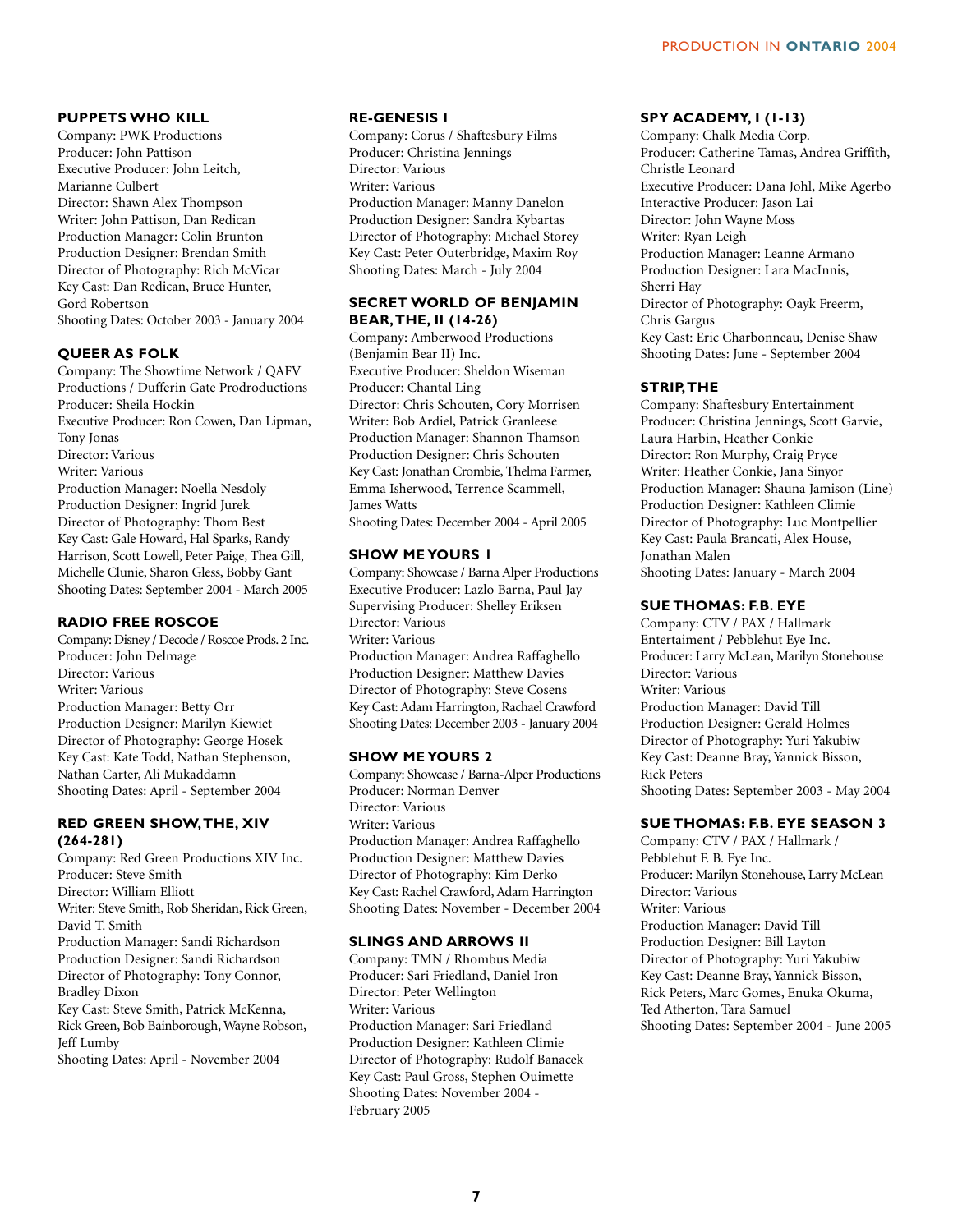### **SURGEONS,THE, III (27-39)**

Company: Surgeons Productions Inc. Producer: Daniela Battistella Executive Producer: Rachel Low, Stan Lipsey Director: Arlene Hazzan Green, Sally Karam, Trevor Sweeney Writer: Daniela Battistella Production Manager: Simon Watts Director of Photography: Mary Kokkoros, Branimir Ruzic Shooting Dates: March - July 2004

### **TEENAGERS STUDYING OVERSEAS**

Company: Acuity - TSO Productions (China Central TV) Producer: Xiaoyang Pan, James Mou Executive Producer: Peisen Li Director: Xiaoyang Pan Writer: Yuan Gao Production Manager: Jianlian Ma Production Designer: Pierre-Paul Lafrenier Director of Photography: Ming Sun Shooting Dates: November – December 2004

### **THIS IS DANIEL COOK**

Company: Treehouse TV / Sinking Ship Productions Producer: Mark Bishop, Matt Hornburg, Blair Powers, Matt Bishop, James Johnson Executive Producer: Mark Bishop, Matt Hornburg Director: James Johnson Production Manager: Roberta Pazdro Director of Photography: George Lajtai Key Cast: Daniel Cook Shooting Dates: June - August 2004

### **THIS IS WONDERLAND - CYCLE II**

Company: CBC / Alice Productions (Muse) Inc. Producer: Thom Pretak Executive Producer: Bernie Zuckerman Director: Various Writer: Various Production Manager: Thom Pretak Production Designer: Sandy Kybartas Director of Photography: Gerald Packer Key Cast: Cara Pifko, Michael Healey, Michael Murphy, Tom Rooney Shooting Dates: September 2004 – February 2005

### **TIMEBLAZERS, II (14-40)**

Company: Timeblazers Series II Inc. Producer: Jim Corston Executive Producer: Arnie Zipursky, Wilson Coneybeare Director: Wilson Coneybeare Writer: Wilson Coneybeare, Hugh Hardy, Chris Gudgeon, Larry Mirkin Production Designer: Craig Harris Director of Photography: Dill Metcalfe Key Cast: Mike Ackerman, Heidi Steenbergen, Stephen Joffe Shooting Dates: April - September 2004

### **TO BUILD A NATION, I (1-6)**

Company: Nation Building Productions Inc. Producer: Janice Tufford Executive Producer: Laszlo Barna Director: Colin King, Matt Gallangher, Dugald Maudsley, Liam Grinn, John Darroch, Mike Lavoie, Alan Mendelsohn Writer: Colin King, Matt Gallangher, Dugald Maudsley, Liam Grinn, John Darroch, Mike Lavoie, Alan Mendelsohn Production Manager: Sue Baker Director of Photography: Michael Ellis Key Cast: Tom McCamus - Narrator Shooting Dates: March - August 2004

### **TILT Season I**

Company: ESPN / Big Slick Productions Producer: Frank Siracusa Executive Producer: Orly Adelson Director: Various Writer: Various Production Manager: Manny Danelon Production Designer: John Dondertman Director of Photography: Steve Cosens Key Cast: Chris Bauer, Fulvio Cecere, Don Mcmanus, Amelia Cooke, Eddie Cibrian, Michael Madsen Shooting Dates: November 2004 – February 2005

### **WILDCARD II**

Company: Lifetime Network / Busiek II Productions Inc. Producer: Tony Thatcher Executive Producer: Kevin Inch Director: Various Writer: Various Production Manager: Brian Campbell Production Designer: Marian Wihak, Jacques Bradette Director of Photography: Malcolm Cross Key Cast: Joely Fisher, Rae Dawn Chong, Chris Potter Shooting Dates: May - November 2004

### **WONDERFALLS**

Company: FOX Television / Millennium Canadian Productions Producer: Michael Maschio, P. Rabwin, T. Minear Executive Producer: Todd Holland, Bryan Fuller Director: Various Writer: Various Production Manager: Anna Beben Production Designer: Tamara Deverell Director of Photography: Victor Hammer Key Cast: Caroline Dhavernas, Katie Finneran Shooting Dates: July 2003 - January 2004



### **2 KINGS**

Company: 2 Kings Productions Inc. Producer: Wendy Grean Director: David Straiton Production Manager: James Crouch Production Designer: Taavo Soodor Director of Photography: Marc Laliberte-Else Shooting Dates: March - April 2004

### **ANONYMOUS REX**

Company: Sci-Fi Channel / Raekwon Productions Ltd. Producer: Dan Heffner Executive Producer: Joe Menosky, Eric Garcia Director: Julian Jarrold Writer: Joe Menosky Production Manager: Greg Copeland Production Designer: Lindsey Hermer-Bell Director of Photography: Albert J. Dunk Key Cast: Faye Dunaway, Daniel Baldwin, Isaac Hayes Shooting Dates: March - April 2004

### **GETTING ALONG FAMOUSLY**

Company: CBC Producer: Kathy Avrich-Johnson Executive Producer: Colin Mochrie, Debra McGrath Director: Deborah Day Production Manager: Colin Brunton Director of Photography: Gerald Packer Shooting Dates: August - September 2004